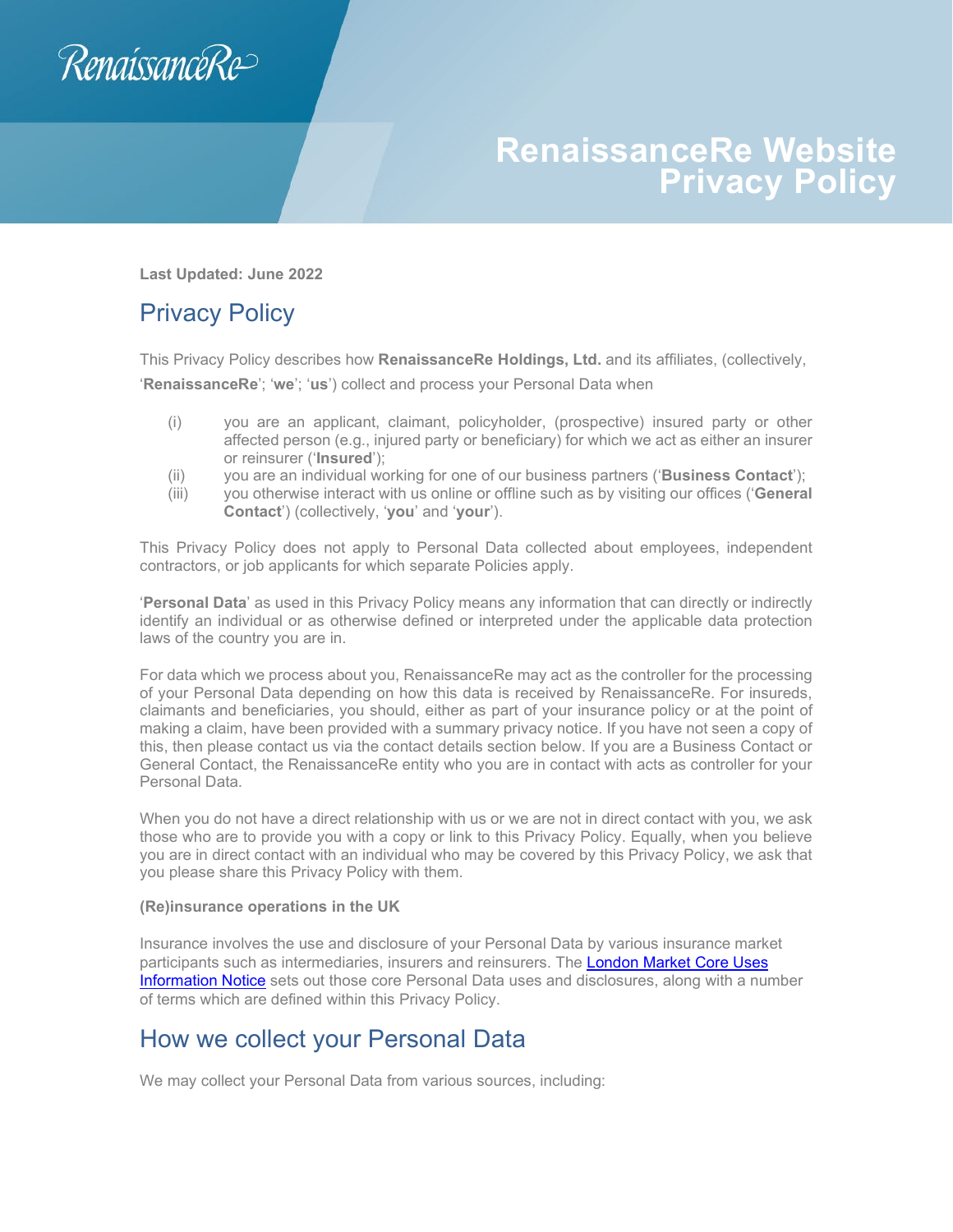- you;
- your family members, employer or representative;
- other insurance market participants such as brokers, (re)insurance companies etc.;
- in the event of a claim, third parties including the other party to the claim (claimant / defendant), witnesses, experts (including medical experts), loss adjustors, solicitors, and claims handlers
- publicly available information such as court judgments, fraud databases, government databases, credit reference agencies etc.

Your particular circumstances will determine which of the above sources apply.

### Personal Data we may collect and process

**Types of Personal Data Details** Individual details | Name, address (including proof of address), other contact details (e.g., email and telephone numbers), gender, marital status, date and place of birth, nationality, employer, job title and employment history, and family details, including their relationship to you. This information will not typically be collected by RenaissanceRe, however, it may be required to pay a claim, help prevent fraud, or may be information provided by you as part of a claim or a complaint. **Identification details** Identification numbers issued by government bodies or agencies, including your national insurance number, passport number, tax identification number and driving license number. This information may be used to verify your identity prior to paying a claim or to prevent fraud. **Financial information** Bank account or payment card details, income or other financial information. **Risk details** Information about you which we need to collect in order to assess the risk to be insured and provide a quote. This may include data relating to your health or other information you provide us with as part of a claim or a complaint which are special categories of Personal Data. **Policy information** Information about the quotes you receive and policies issued to you. **Background information checks**  Information which is publicly available relating to you including criminal offenses and convictions, sanctions, credit history, anti-fraud data, etc. **Previous and current claims**  Information about previous and current claims, (including other unrelated insurances), which may include data relating to your health or other information you provide us with as part of a claim or a complaint which are special categories of Personal Data. **Special categories of Personal Data** Certain categories of Personal Data which have additional protection under the applicable data protection legislation. Such categories are generally health, criminal convictions, racial or ethnic origin, political opinions, religious or philosophical beliefs, trade union membership, genetic data, biometric, or data concerning sex life or sexual orientation.

The below sets out the types of Personal Data we may process about you: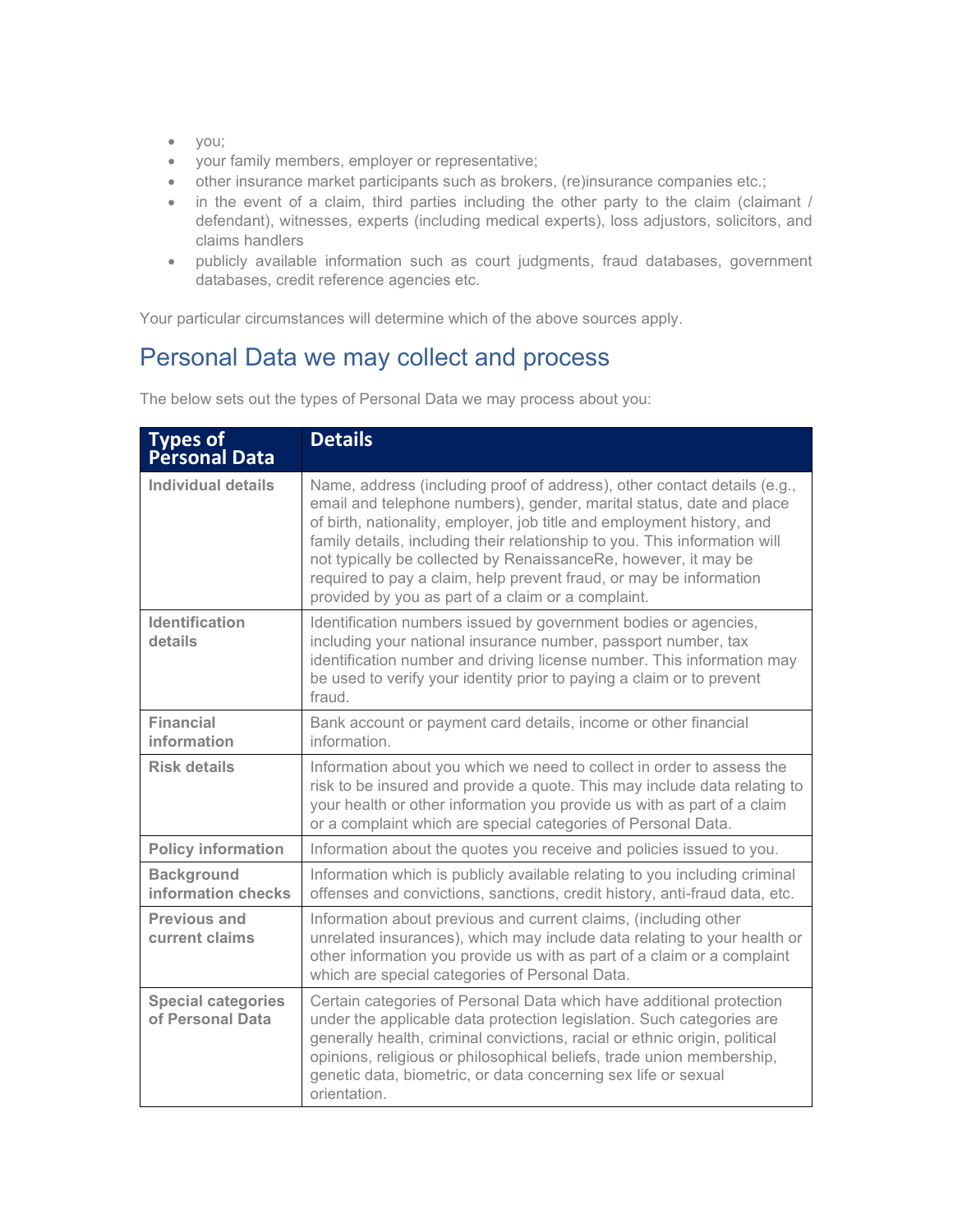|                           | RenaissanceRe will not typically process information relating to the<br>categories listed above other than where this information is publicly<br>available, specifically requested from you with your consent or where<br>you have made this information available to us as part of a claim or a<br>complaint. |
|---------------------------|----------------------------------------------------------------------------------------------------------------------------------------------------------------------------------------------------------------------------------------------------------------------------------------------------------------|
| <b>Visual information</b> | Images collected from security cameras in our offices and basic contact<br>details for visitor registration purposes such as your name, relevant<br>professional information and contact details.                                                                                                              |
| Other                     | Information you voluntarily share with us (e.g., when you contact our<br>customer service or otherwise engage with us).                                                                                                                                                                                        |

Depending on the capacity in which you interact with us (i.e., insured, Business Contact or General Contact), we may need to process your Personal Data in order to respond to your inquiry, communicate with you, handle claims, assess risk, and perform the other uses as described below. If we are not provided your Personal Data, we are not able to undertake these activities and this may result in your insurance application being denied, among other things.

#### **Personal Data of Minors**

Our products and services are not directed to minors under the age of 13 and we do not knowingly collect or sell the Personal Data of minors under 16.

# How we use your Personal Data

We set out below the purposes why we and other (re)insurance market participants might use your Personal Data. The lawful basis set out below may vary according to the applicable data protection legislation regarding the processing of your Personal Data.

| <b>Purpose</b>                      | <b>Description</b>                                                                                                                                                                                                                                                                                                                                                                                                                                                                                                                                                                                                                                                                                                                                                                                                                      | <b>Lawful basis</b>                                                                                                                             |
|-------------------------------------|-----------------------------------------------------------------------------------------------------------------------------------------------------------------------------------------------------------------------------------------------------------------------------------------------------------------------------------------------------------------------------------------------------------------------------------------------------------------------------------------------------------------------------------------------------------------------------------------------------------------------------------------------------------------------------------------------------------------------------------------------------------------------------------------------------------------------------------------|-------------------------------------------------------------------------------------------------------------------------------------------------|
| Provision of<br>(re)insurance cover | Setting you up as a client, including<br>$\bullet$<br>possible fraud, sanctions, credit and<br>anti-money laundering checks.<br>Evaluating the risks to be covered and<br>$\bullet$<br>matching to appropriate policy/<br>premium.<br>Payment of premium where the<br>$\bullet$<br>insured/policyholder is an individual.<br>Client care, including communicating<br>$\bullet$<br>with you and sending you updates.<br>Payments to and from individuals.<br>$\bullet$<br>To perform data analysis and<br>$\bullet$<br>determine the scope of the<br>reinsurance agreements and monitor<br>accumulations.<br>To improve our (re)insurance products<br>$\bullet$<br>and services and carry out market<br>research.<br>To provide support to your insurance<br>۰<br>company in assessing risk and losses,<br>and in evaluating procedures. | Performance of a<br>$\bullet$<br>contract.<br>Complying with legal<br>$\bullet$<br>and regulatory<br>obligations.<br>Legitimate interests.<br>۰ |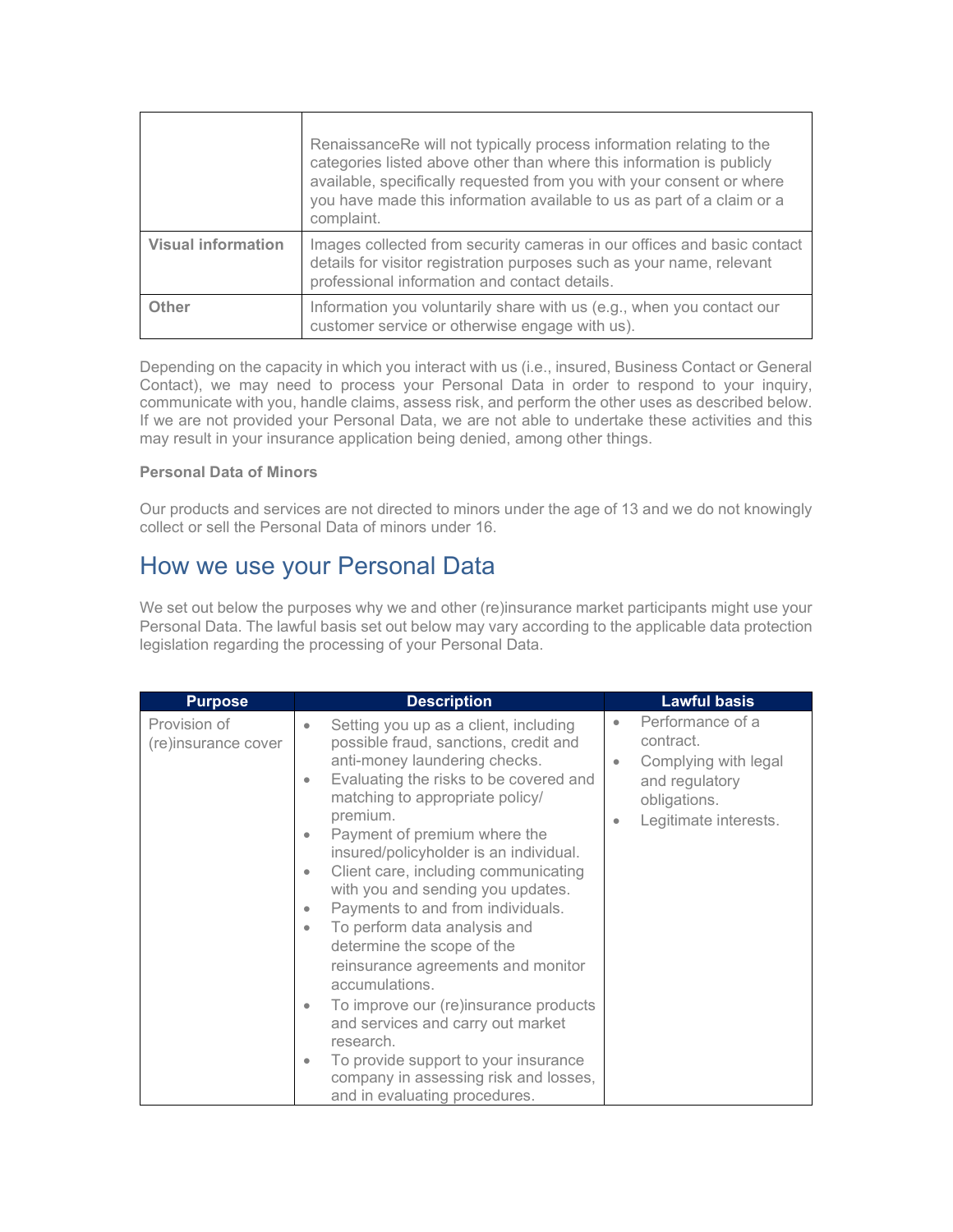|                                                                                 | To monitor risks and claims.<br>$\bullet$<br>To perform audits of others including<br>$\bullet$<br>the primary insurer.                                                                                                                                                                                                     |                                                                                                                                                         |
|---------------------------------------------------------------------------------|-----------------------------------------------------------------------------------------------------------------------------------------------------------------------------------------------------------------------------------------------------------------------------------------------------------------------------|---------------------------------------------------------------------------------------------------------------------------------------------------------|
| Claims processing                                                               | Managing insurance and reinsurance<br>$\bullet$<br>claims.<br>Defending or prosecuting legal claims.<br>$\bullet$<br>Investigating or prosecuting fraud.<br>$\bullet$                                                                                                                                                       | Performance of a<br>$\bullet$<br>contract.<br>Complying with legal<br>$\bullet$<br>and regulatory<br>obligations.<br>Legitimate interests.<br>$\bullet$ |
| Complaints<br>handling                                                          | Carrying out audits and investigations,<br>$\bullet$<br>and to investigate and resolve<br>complaints, grievances or misconduct.                                                                                                                                                                                             | Performance of a<br>$\bullet$<br>contract.<br>Complying with legal<br>$\bullet$<br>and regulatory<br>obligations.<br>Legitimate interests.<br>$\bullet$ |
| To defend<br>RenaissanceRe<br>against legal<br>proceedings /<br>Required by Law | Preparing for and acting in relation to<br>$\bullet$<br>enquiries, investigations or<br>proceedings, by governmental,<br>administrative, judicial or regulatory<br>authorities, including civil litigation.<br>Responding to requests from public<br>$\bullet$<br>authorities and fraud and money<br>laundering prevention. | Complying with legal<br>$\bullet$<br>and regulatory<br>obligations.                                                                                     |
| Other purposes                                                                  | Transferring books of business,<br>$\bullet$<br>company sales & reorganizations                                                                                                                                                                                                                                             | Performance of a<br>$\bullet$<br>contract.<br>Complying with legal<br>$\bullet$<br>and regulatory<br>obligations.<br>Legitimate interests.              |

#### **The use of consent to process your data**

In order to provide you with insurance cover or to deal with insurance claims there may be certain circumstances where we need to process your special categories of Personal Data, such as your health data. We will not typically request this from you, however, this information may be processed as part of a claim or a complaint, and in order for us to provide you with the best possible service we may need to obtain your consent to process this data.

In these instances, explicit consent will be requested from you, and you retain the right to withdraw your consent to such processing at any time. However, if you withdraw your consent this may impact our ability to pay claims or handle your complaint.

#### **Automated Decision-Making**

Automated-decision making, or 'profiling' is the use of Personal Data to automatically evaluate and then analyze or predict personal aspects concerning your health, reliability, behavior, economic situation and other personal aspects. RenaissanceRe does not perform automated decisionmaking (including profiling) for its (re)insurance activities.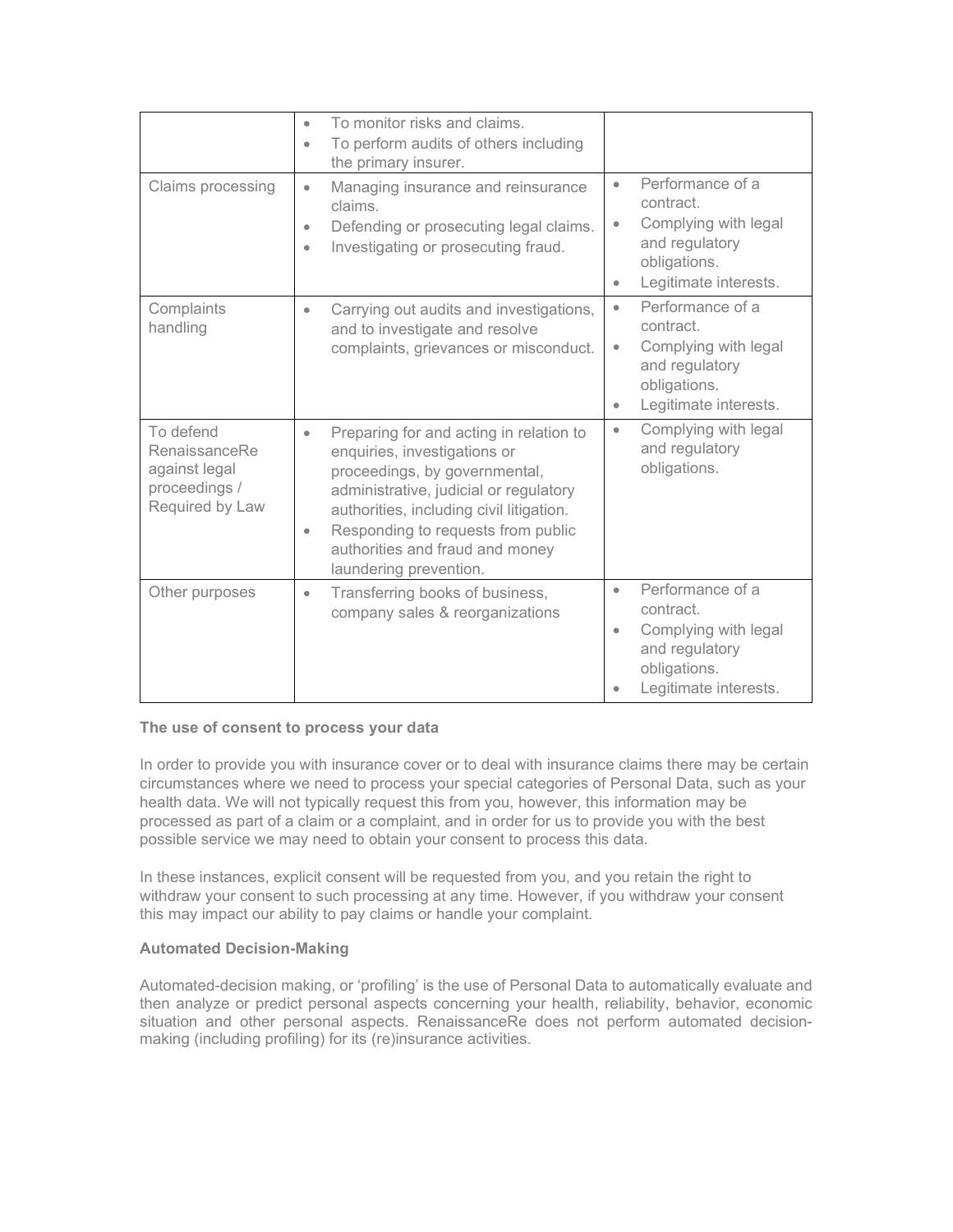#### **Marketing and sale of data**

RenaissanceRe does not sell your Personal Data nor do we use your Personal Data for marketing purposes.

# Your Rights

You may have certain rights over your Personal Data depending on any data protection legislation which may apply to the processing of your data. The data protection legislation which may apply is generally determined by where you are resident and/or where data concerning yourself is being processed.

| <b>Rights</b>                         | <b>Detail</b>                                                                                                                                                                                  |
|---------------------------------------|------------------------------------------------------------------------------------------------------------------------------------------------------------------------------------------------|
| Right of transparency                 | You may ask us to provide you with further details on the use we<br>make of your Personal Data/special category of data.                                                                       |
| Right of access                       | You may ask us to provide you with a copy of the Personal Data<br>that you have provided to us.                                                                                                |
| Right to rectification                | You may us to update any inaccuracies in the Personal Data we<br>hold.                                                                                                                         |
| Right to erasure                      | You may ask us to delete any special category of data/Personal<br>Data that we no longer have a lawful ground to use.                                                                          |
| Right to withdraw<br>consent          | Where processing is based on consent, the right to withdraw your<br>consent so that we stop that particular processing.                                                                        |
| Right to object                       | You may object to any processing based on the legitimate interests<br>grounds unless our reasons for undertaking that processing<br>outweigh any prejudice to your data protection rights; and |
| Right to restriction of<br>processing | You may ask us to restrict how we use your Personal Data whilst a<br>complaint is being investigated.                                                                                          |
| Right to data portability             | You may ask us to receive your Personal Data in a structured,<br>commonly used and machine-readable format.                                                                                    |

Subject to applicable laws and regulations, these rights may include:

To exercise these rights or to find out if these rights will apply then please contact us using the contact details set out in this Privacy Policy.

If you are unhappy with the way we have used your Personal Data or our response to any request by you to exercise any of your rights in the section above, or if you think that we have breached the applicable data protection legislation, then you may have the right to complain to the relevant data protection supervisory authority.

# Sharing of Personal Data

The following is a non-exhaustive list of third parties we may disclose your Personal Data to:

- Other companies within the RenaissanceRe Group;
- Insurance companies, Coverholders, delegated claims administrators, claims adjusters, law firms, reinsurers, brokers and other companies in the insurance chain as applicable;
- Consultants, and professional advisors engaged by RenaissanceRe;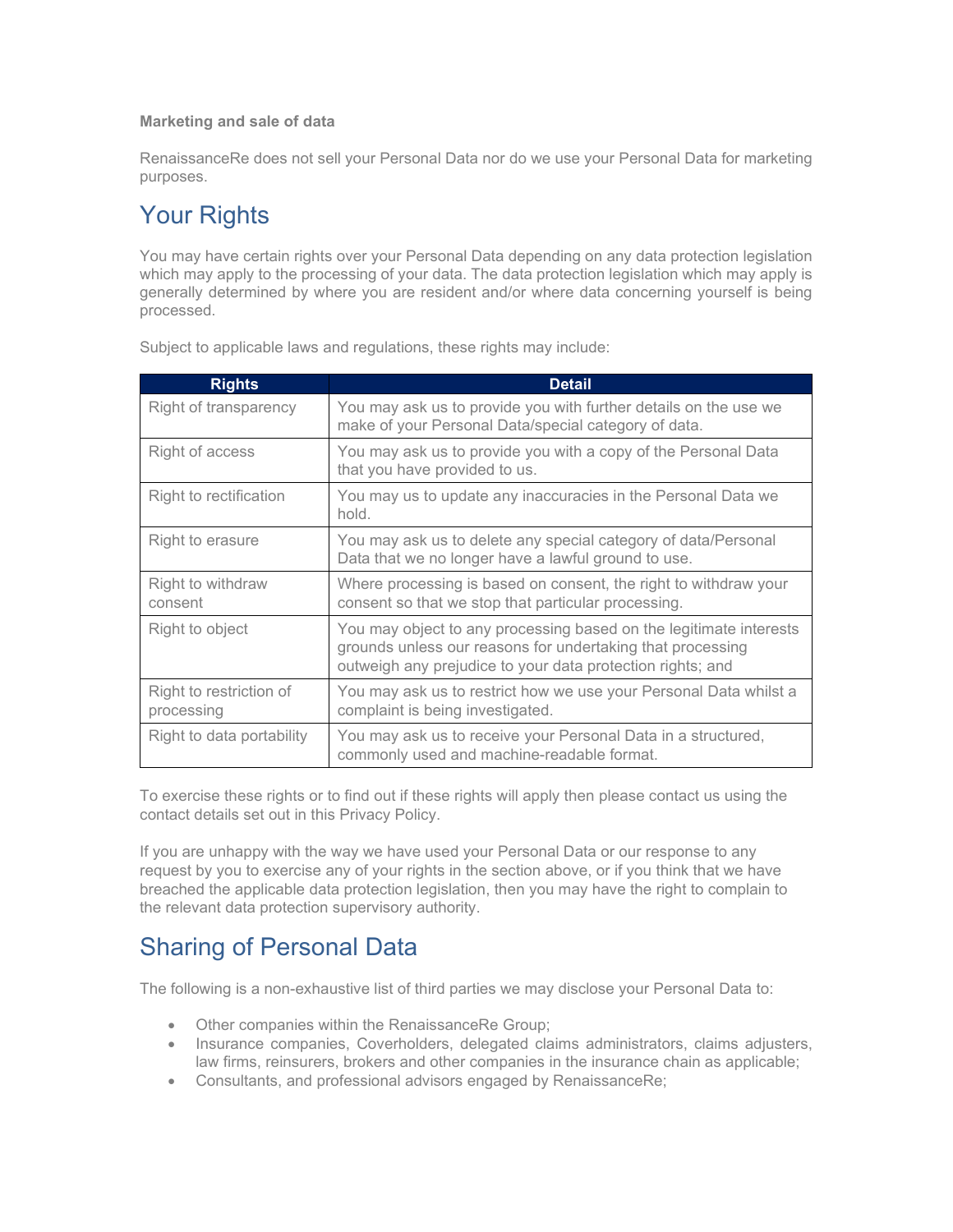- Information technology systems providers (duly appointed as processors as applicable) and involved in the provision of services to RenaissanceRe including for areas such as policy administration, risk analysis, document management, etc.
- Independent public accountants and auditors, authorized representatives of internal control functions such as audit, legal, and/or corporate security;
- Local tax authorities and any governmental or administrative body where RenaissanceRe determines that it is necessary or desirable in order to comply with applicable laws, court orders, or government regulations; and
- A third party that is looking to acquire or does acquire all or part of the assets or stock of RenaissanceRe, or that succeeds RenaissanceRe in carrying on all or a part of the business of RenaissanceRe or services provided to or by it whether by merger, acquisition, reorganization, outsourcing, insourcing or otherwise.

When sharing your Personal Data with third parties, RenaissanceRe will ensure that the third parties have appropriate technological and organizational measures in place to keep your data secure.

#### **International Data Transfers**

Where a third party processes your Personal Data in a country or countries outside of the jurisdiction, RenaissanceRe will only transfer the data to that third party where this is in line with applicable data privacy legislation and subject to the use of appropriate safeguards where required.

You may obtain more information with regard to the transfer mechanism used by contacting us using the contact details set out in this Privacy Policy.

# Data Security and Retention

RenaissanceRe only retains your Personal Data for as long as necessary to fulfil the purposes outlined in this Privacy Policy unless a longer retention period is required or permitted by law or regulation.

Your data will be held within a secure environment and will be subject to a range of appropriate technical and organizational measures.

Further details on how your information is retained and how it is kept secure are available by contacting us using the contact details set out in this Privacy Policy.

### Other websites

Our website provides links to other websites. These websites may operate independently from us and may have their own privacy notices or policies, which we advise you to review. To the extent any linked websites are not owned or controlled by us, we are not responsible for their content or the way in which they process Personal Data.

### **Accessibility**

We are committed to ensuring that our communications are accessible to people with disabilities. To make accessibility-related requests or report barriers, please contact us using the details set out in this Privacy Policy.